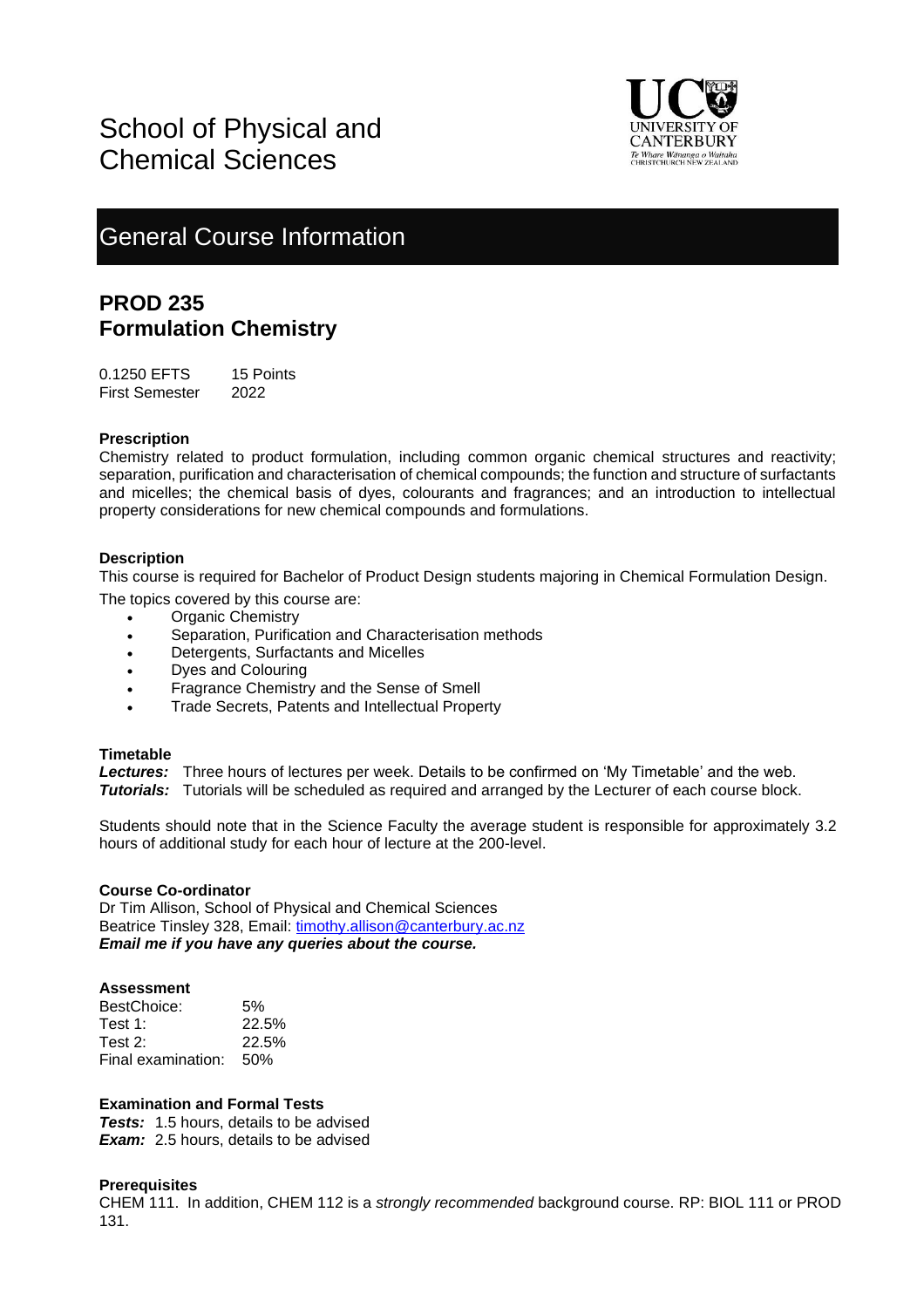#### **Web-based resources**

Various learning resources for this course are available via the University of Canterbury's *Learn* web site - http://learn.canterbury.ac.nz/. This site will also be used regularly as a means of communication and information distribution for all of your Canterbury courses. You should familiarise yourself with *Learn* as soon as possible.

# **Goal of the Course**

• This course will introduce BProdDesign students to several aspects of Chemistry relevant to formulated products. These will include basic Organic, Surfactant and Micelle Processes, Fragrance Chemistry, Separation and Characterisation Methods, and relevant Intellectual Property topics.

# **Learning Outcomes (see also detailed Learning Objectives after Course Content, below)**

- Have a working understanding of the fundamental organic chemistry including the three dimensional structure of molecules and general reactions of various functional groups.
- Understand what colloids, surfactants and micelles are, and how surfactants are important in commercial polymerization processes.
- Develop understanding of the theory and basic application aspects of a variety of characterisation methods (chromatography, mass spectrometry, nuclear magnetic resonance and other selected spectroscopic techniques).
- Understand how chemical compounds can be separated and purified through common methods such as extraction, distillation, crystallisation, etc.
- Be able to describe the origin of colour in molecules, how products are colourised and how colours are made fast, including traditional products from Māori and Pasifika
- Understand the physiological basis of smell, the chemical basis of odour and how chemical compounds can be blended to create fragrances
- Be conversant with issues related to patenting and intellectual property for new chemical compounds and formulations, including those based upon traditional compounds

# **Summary of the Course Content**

**BLOCK 1:** (12 lectures/tutorials)

#### **Essentials of Organic Chemistry for Formulation Chemistry**

This part of the course will introduce you to the important fundamentals of organic chemistry. You will learn how to represent the structures of organic compounds in three dimensions, how molecules can exist in different conformations and as different stereoisomers. The common functional groups found in organic chemistry will be discussed along with the general types of reactions that they undergo. A basic introduction to the way we represent reaction mechanisms will also be covered.

Lecturer: **Zach Stueven, [zachariah.stueven@pg.canterbury.ac.nz](mailto:zachariah.stueven@pg.canterbury.ac.nz)**

# **BLOCK 2:** (12 lectures/tutorials)

# **Separation, Purification and Characterisation Methods for R&D and QA**

The separation, purification and characterisation of compounds and mixtures, on both large scales and small, are critical steps in industrial research and development and in quality assurance processes.

- The following laboratory and instrumental techniques will be covered:
	- Extraction, Distillation, Crystallisation, Chromatography (TLC, column, GC, HPLC), Nuclear Magnetic Resonance, Mass Spectrometry

These lectures will introduce the principles of these characterisation methods, relevant instrumentation and outline selected applications. These methods are commonly used in many industrial, environmental and forensic laboratories. Basic understanding of the fundamentals behind such methods, and simple practical aspects of their application to solving chemical problems relevant to R&D and QA is an important component of training of formulation professionals in these areas.

Lecturer: **Dr Tim Allison, Beatrice Tinsley 328, [timothy.allison@canterbury.ac.nz](mailto:timothy.allison@canterbury.ac.nz)**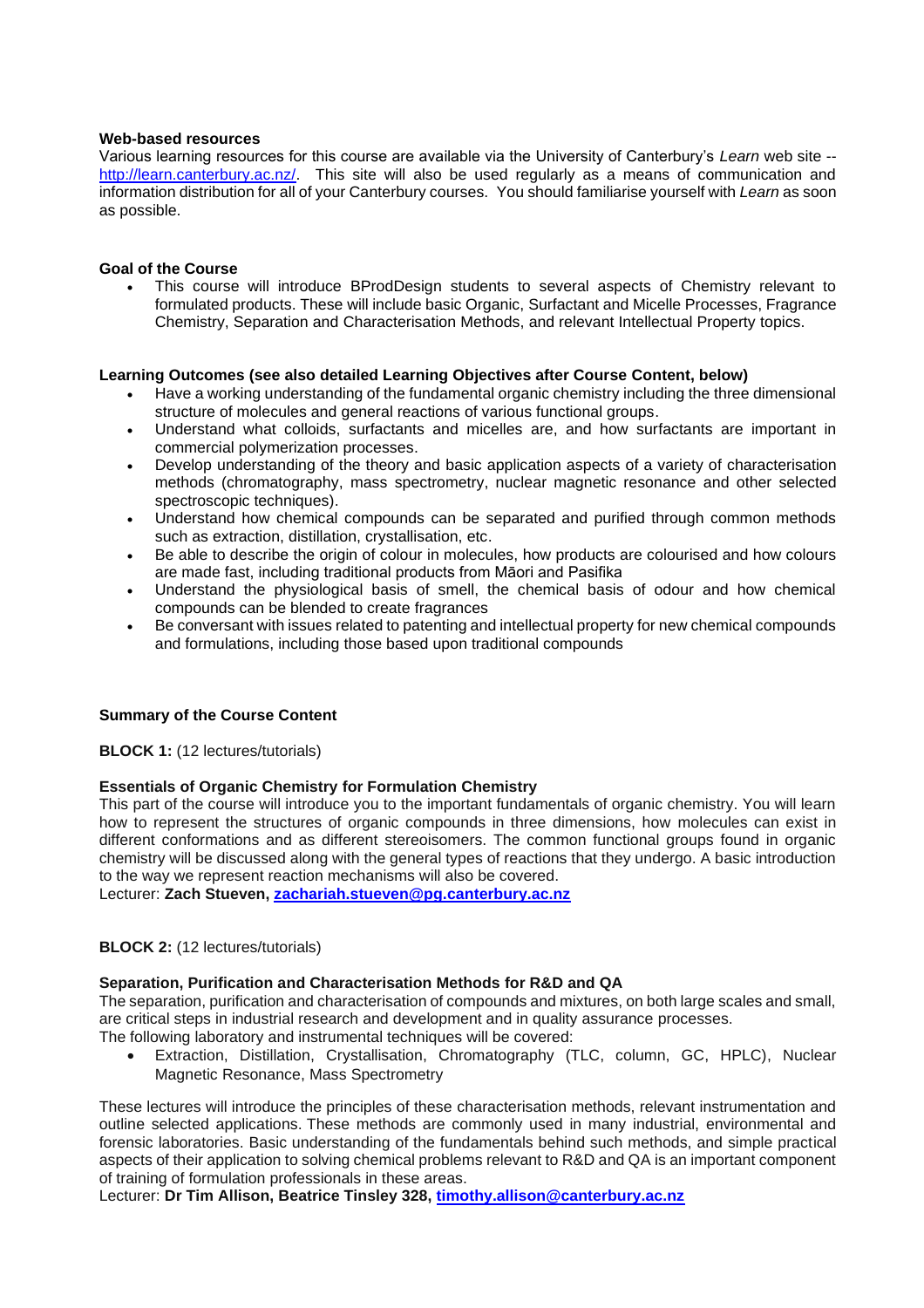# **BLOCK 3:** (4 lectures/tutorials)

#### **Surfactants and Polymerization**

Firstly we look at colloids, surfactants and micelles – what are they, how are they similar, how are they different? Then we look at polymerization involving surfactants, viz. emulsion polymerization and suspension polymerization.

Lecturer: **A/Prof. Greg Russell, Beatrice Tinsley 322, [greg.russell@canterbury.ac.nz](mailto:greg.russell@canterbury.ac.nz)**

#### **BLOCK 4:** (8 lectures/tutorials)

#### **Dyes and Colouring**

The importance of colour in a consumer product. An overview of the biology, chemistry and physics of the three fundamentals of colour; colour perception; illumination source (light and the electromagnetic spectrum) and the colour producing properties of object it interacts with (the origins of colour in molecules). An overview of colourant classification with examples of uses of colourants in products of different kinds (lipsticks, paints, polymers, dyes). Analysing colourants. Desirable properties of colourants including stability and consistency, detail on the reactions of dye molecules, achieving colour fastness and ways of fixing colour. Natural dyes and pigments, particularly in the context of tikanga Māori.

Lecturer: **Dr Jodie Johnston, Beatrice Tinsley 325, [jodie.johnston@canterbury.ac.nz](mailto:jodie.johnston@canterbury.ac.nz)**

**BLOCK 5:** (8 lectures/tutorials)

#### **The Chemical Basis of Fragrance and the Sense of Smell**

The physiological mechanism of smell. Structure-odour relationships. Molecular shape and volatility and their importance in fragrance/smell. Perfume mixtures and their complexity. Design and manufacture of fragrance ingredients.

Lecturer: **Dr Jodie Johnston, Beatrice Tinsley 325, [jodie.johnston@canterbury.ac.nz](mailto:jodie.johnston@canterbury.ac.nz)**

**BLOCK 6:** (4 lectures/tutorials)

#### **Green Chemistry**

A key issue with chemical technology is the generation of chemical waste and the utilization of hazardous substances. These challenges have led to the area of green chemistry: the design of chemical products and processes that minimize the use and generation of hazardous substances. Green chemistry seeks to reduce and prevent pollution at its source by consideration of the entire life cycle of a product, from its feedstock materials and sustainability through to waste generation and decomposition products. This course will focus on aspects relevant to formulation and product design: sustainability, health and environmental impacts. Lecturer: **Associate Professor Owen Curnow, Beatrice Tinsley 420, [owen.curnow@canterbury.ac.nz](mailto:owen.curnow@canterbury.ac.nz)**

#### **LEARNING OBJECTIVES**

# **BLOCK 1:**

At the end of this lecture block you should be able to:

- Draw organic molecules in three dimensions using appropriate representation.
- Describe the different types of isomerism that are possible for organic molecules.
- Explain the importance of electron delocalisation, resonance, acidity and basicity in organic molecules.
- Describe the important functional groups commonly found in organic and biological molecules.
- Classify organic reactions into specific reaction types.
- Explain the importance of various carbon compounds involved in personal care formulations.
- Understand the relevant chemical processing methods involved in formulating personal care products.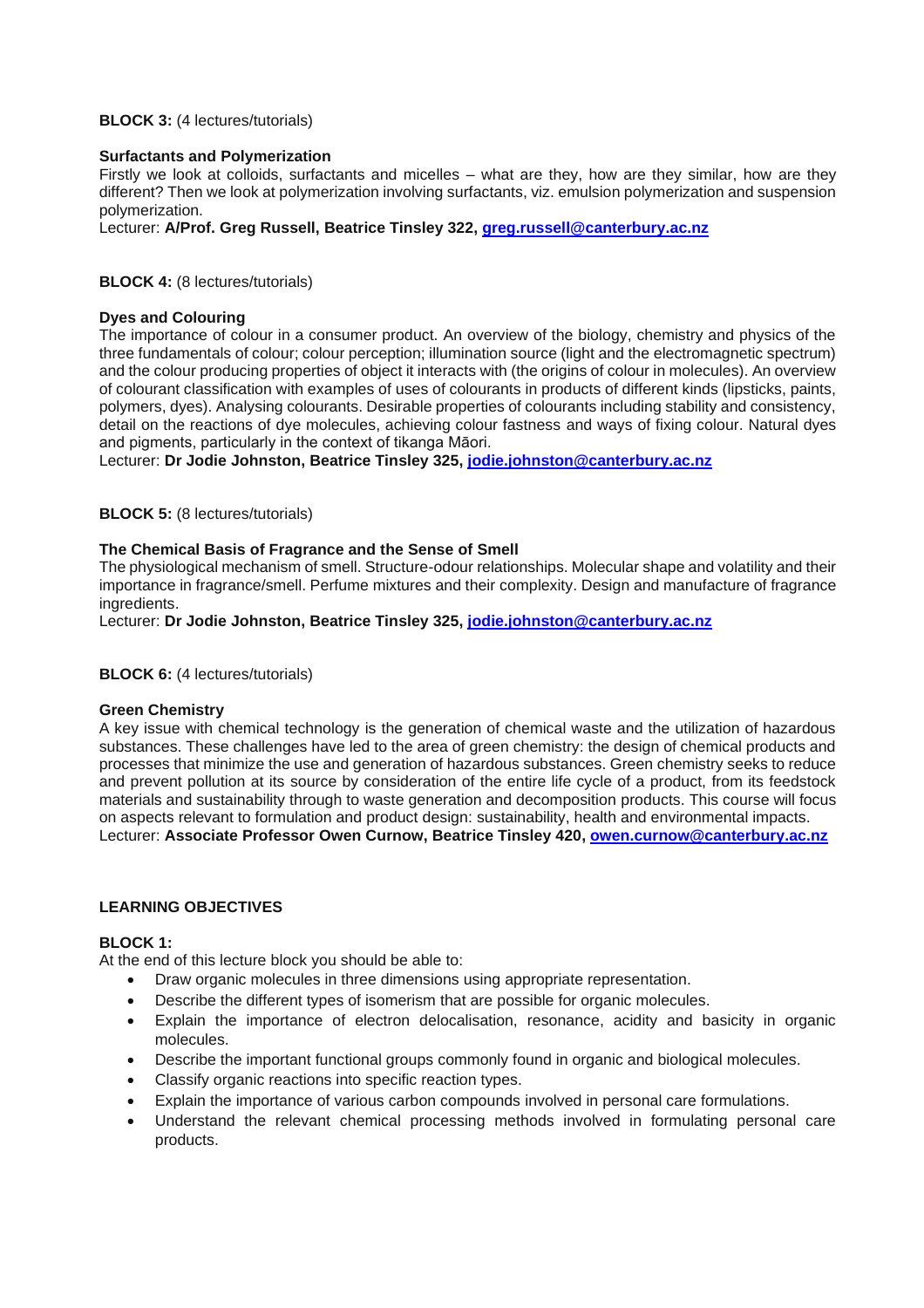# **BLOCK 2:**

At the end of this block, you should be able to:

- Explain the principles underlying extraction, distillation, and crystallisation
- Describe how chromatography can be used for the separation of analytes and assessment of purity
- Describe the basic principles of Mass Spectrometry
- Describe the basic principles of Nuclear Magnetic Resonance spectroscopy
- Interpret basic characterisation spectra
- Identify unknown molecular structures using complementary data provided by several characterisation methods.

# **BLOCK 3:**

At the end of this block, you should be able to:

- Describe the molecular characteristics of surfactants
- Discuss the stability of micelles, colloids and suspensions, and how changes in conditions can affect this stability
- Outline the major features of emulsion and suspension polymerization, and in particular how surfactants play a critical role

# **BLOCK 4:**

At the end of this block, you should be able to:

- Explain why colour is a perception and describe briefly the biology behind colour perception by the eye
- Describe the properties of light that are relevant to colour chemistry and explain how they are relevant
- Explain why objects and molecules are coloured (i.e. dispersion, diffraction, absorption, fluorescence, phosphorescence) and how that colour can be measured
- Be able to explain how colourants are classified and give examples of different colourant types and their uses in different materials
- List the desirable properties of colourants, and explain how these are assessed, why they are desirable and how they can be manipulated by certain processes (e.g. colour fastness, colour fixation)

# **BLOCK 5:**

At the end of this block, you should be able to:

- Explain the current biological and biochemical understanding of odour perception
- Discuss the importance of stereochemistry and 3D shape for both odorants and biological macromolecules involved in the process
- Describe and give examples of chemicals that contribute to odour
- Give examples of molecules used in fragrances and perfume
- Comment on the complexity of such mixtures

# **BLOCK 6:**

At the end of this block, you should be able to:

- Identify the grand challenges of green chemistry and consider what it will take to resolve them.
- Define "green chemistry" and place its birth and expansion in an historical context.
- Introduce the principles of green chemistry, outline examples, and establish the arguments for our need to recognize green criteria in the practice of chemistry and product design.
- Present examples of successful green technologies.
- Explain the history of certain pollutants and their impact on human health.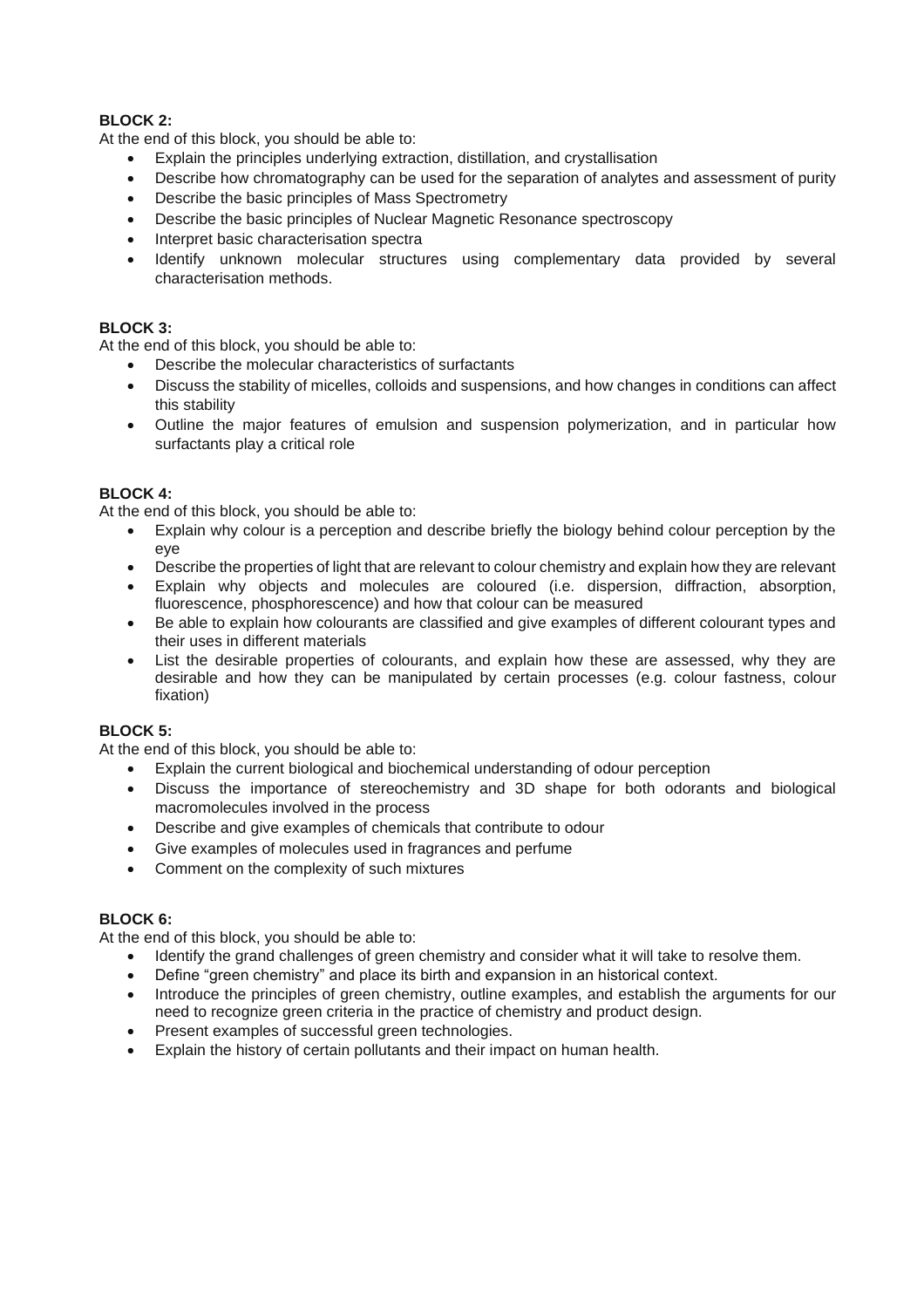# **GENERAL INFORMATION 2022**

#### **Chemistry Department Policy on 'Dishonest Practice'**

The University has strict guidelines regarding 'dishonest practice' and 'breach of instructions' in relation to the completion and submission of examinable material. In cases where dishonest practice is involved in tests or other work submitted for credit a department may choose to not mark such work [\('Academic Integrity and](https://www.canterbury.ac.nz/regulations/general-regulations/academic-integrity-and-breach-of-instruction-regulations/)  [Breach of Instruction Regulations'\)](https://www.canterbury.ac.nz/regulations/general-regulations/academic-integrity-and-breach-of-instruction-regulations/).

The Department of Chemistry upholds this policy. It considers plagiarism, collusion, copying, and ghost writing to be unacceptable and dishonest practices:

- **Plagiarism** is the presentation of any material (text, data or figures, on any medium including computer files) from any other source without clear and adequate acknowledgement of the source.
- **Collusion** is the presentation of work performed in whole, or in part, in conjunction with another person or persons, but submitted as if it has been completed by the named author alone. This interpretation is not intended to discourage students from having discussions about how to approach an assigned task and incorporating general ideas that come from those discussions into their own individual submissions, but acknowledgement is necessary.
- *Copying* is the use of material (in any medium, including computer files) produced by another person or persons with or without their knowledge and approval. **This includes copying of the lab reports (raw data may be shared within the group if permitted or required by the experiment) - data analysis and interpretation of obtained results MUST be performed individually.**
- Ghost writing is the use of other person(s) (with, or without payment) to prepare all or part of an item of work submitted for assessment.

# **Additional Information**

*Special consideration of assessment***:** If you feel that illness, injury, bereavement or any other critical extenuating circumstance beyond your control has prevented you from completing an item of assessment or affected your performance in that assessment, you may apply for special consideration. Special affected your performance in that assessment, you may apply for special consideration. consideration is not available for items worth less than 10% of the course. Applications for special consideration should be made **within five days** of the due date for the work or examination. In the case of illness or injury, medical consultation should normally have taken place shortly before, or within 24 hours after, the due date for the required work or the date of the test or examination. For details on special consideration, or to make an application, refer to the Examinations Office website [http://www.canterbury.ac.nz/exams/.](http://www.canterbury.ac.nz/exams/) *You have the right to appeal any decision.* 

*Extensions of deadlines:* Where an extension may be granted for an assessment item, this will be decided by application to the course co-ordinator.

**Late withdrawal from the course**: If you are prevented by extenuating circumstances from completing the course after the final date for withdrawing from the course, you may apply for special consideration for late discontinuation. For details on special consideration, or to make an application, refer to the Examinations Office websit[e http://www.canterbury.ac.nz/exams/.](http://www.canterbury.ac.nz/exams/) Applications must be submitted *within five days* of the end of the main examination period for the semester.

*Missing of tests***:** In rare cases a student will not be able to sit a test. In such cases, the student should consult with the course co-ordinator to arrange alternative procedures. **This must be done well in advance of the set date for the test.**

**Past tests and exams:** these can be found on our website using the link below: [www.chem.canterbury.ac.nz/for/undergraduate.shtml](http://www.chem.canterbury.ac.nz/for/undergraduate.shtml)

*Submission of reports and assignments***: Reports (including lab reports) and assignments should be handed in on time.** Extensions will be granted only in exceptional circumstances (such as illness or bereavement). If an extension is required, as early as possible you should request it from the lecturer concerned.

*Note:* If you do not submit an assignment for assessment, you will be allotted zero marks, which will affect your final result. You should ensure that you pick up marked assignments and keep them until the end of the course as evidence that the work was completed and marked in the case that either is disputed. To guard against accidental loss, it would be prudent to keep photocopies or electronic copies of anything submitted.